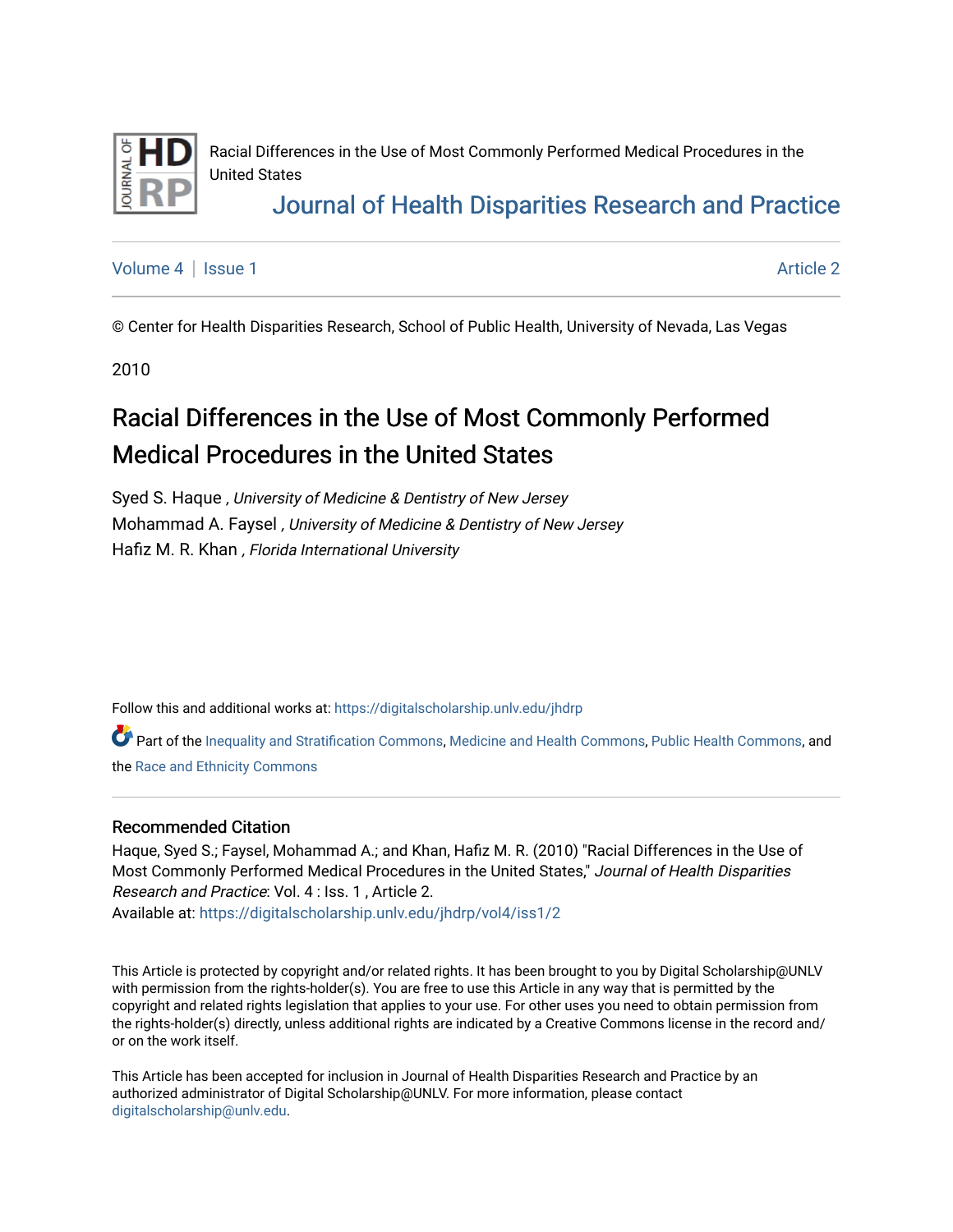## Racial Differences in the Use of Most Commonly Performed Medical Procedures in the United States

### **Abstract**

Objective: This study investigates racial disparities in the use of commonly performed medical procedures in U.S. hospitals. Methods: To examine racial disparities, we calculated age-adjusted rate of procedures used by all Whites, Blacks, Hispanics, Asians or Pacific Islanders and Native Americans and calculated corresponding Relative Risks(RRs) of White vs. all other races based on procedure utilizations and insurance types using 20% random sample of Nationwide Inpatient Sample (NIS) data between 2001 and2003. Results: Whites were significantly more likely to receive 3 of the study procedures than Blacks, 3 of the procedures than Hispanics, 2 of the procedures than Asians or Pacific Islanders and 4 of the procedures than Native Americans (p<0.05). We also found racial disparities to receive medical procedures based on patients' insurance status.However, only in a few cases were these differences substantial. Conclusion: Race plays a significantly important role in the use of commonly performed medical procedures in U.S. hospitals.

### Keywords

Discrimination in medical care; Ethnic disparity; Health disparity; Minority health disparity; Racial disparity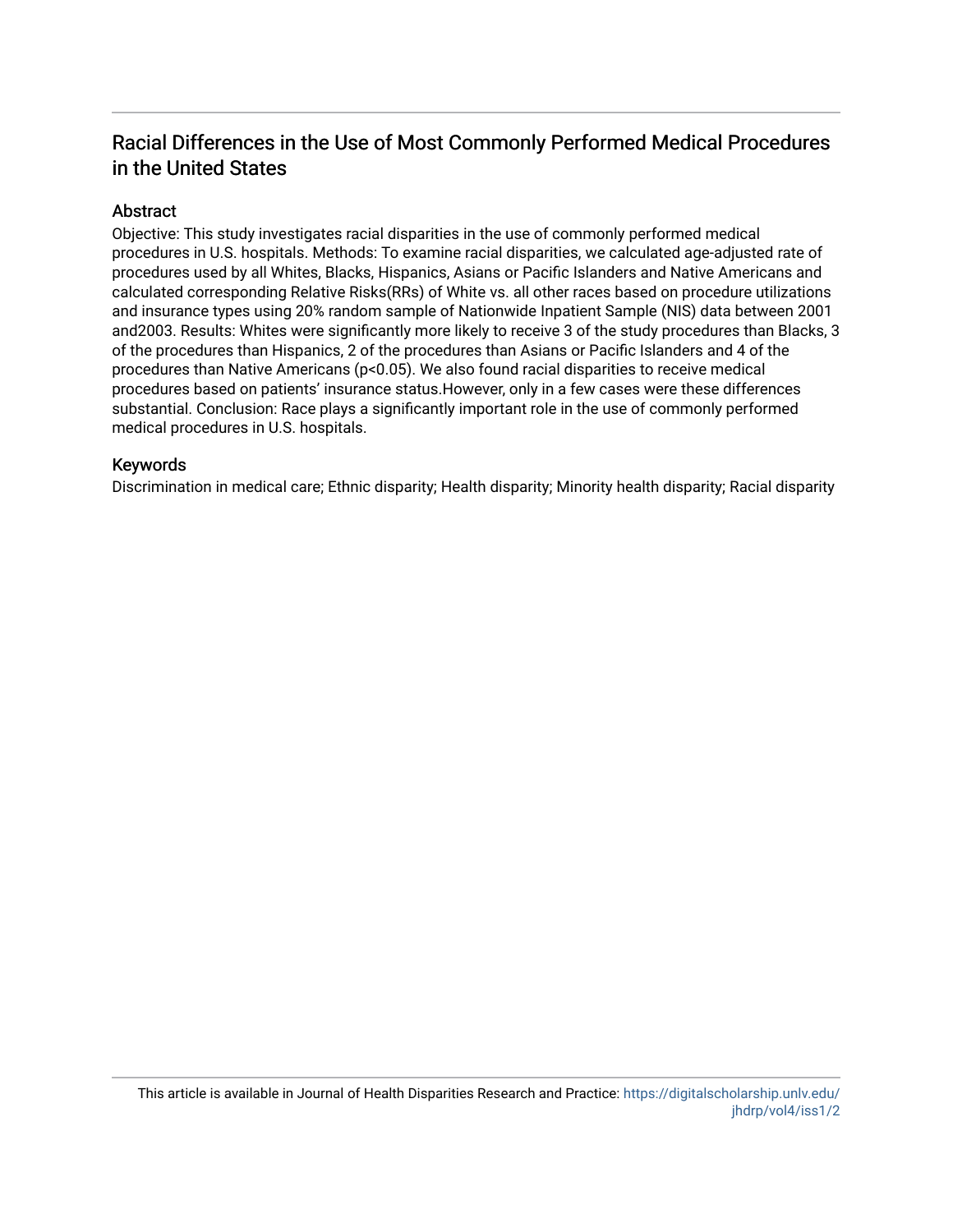

### **Journal of Health Disparities Research and Practice Volume 4, Number 1, Summer 2010 , pp. 14 –25**

©2010 Center for Health Disparities Research School of Community Health Sciences University of Nevada, Las Vegas

# **Racial Differences in the Use of Most Commonly Performed Medical Procedures in the United States**

Syed S. Haque, University of Medicine & Dentistry of New Jersey Mohammad A. Faysel, University of Medicine & Dentistry of New Jersey Hafiz M. R. Khan, Florida International University

# **ABSTRACT**

Objective: This study investigates racial disparities in the use of commonly performed medical procedures in U.S. hospitals. Methods: To examine racial disparities, we calculated age-adjusted rate of procedures used by all Whites, Blacks, Hispanics, Asians or Pacific Islanders and Native Americans and calculated corresponding Relative Risks (RRs) of White vs. all other races based on procedure utilizations and insurance types using 20% random sample of Nationwide Inpatient Sample (NIS) data between 2001 and 2003. Results: Whites were significantly more likely to receive 3 of the study procedures than Blacks, 3 of the procedures than Hispanics, 2 of the procedures than Asians or Pacific Islanders and 4 of the procedures than Native Americans (p<0.05). We also found racial disparities to receive medical procedures based on patients' insurance status. However, only in a few cases were these differences substantial. Conclusion: Race plays a significantly important role in the use of commonly performed medical procedures in U.S. hospitals.

**Keywords:** Racial disparity, ethnic disparity, health disparity, minority health disparity.

# **INTRODUCTION**

Racial and ethnic disparities in healthcare have been well documented for decades by researchers from various health related fields (Escarce, Epstein, Colby, & Schwartz , 1993; Escarce & McGuire, 2004; McBean & Gornick, 1994). After examining hundreds of studies on health disparities, the Institute of Medicine reported consistent findings of racial disparities in the utilization of medical procedures regardless of patients' age, financial status, insurance status, and severity of medical conditions (Smedley, Stith, & Nelson, 2003). It was also reported that minorities experienced racial discrepancies in the utilization of routine medical procedures and lower quality of services (Smedley, Stith, & Nelson, 2003). Numerous other studies have also shown the existence of persistent racial and ethnic disparities in the utilization of healthcare facilities by examining data from various sources. Very little information is available about healthcare disparities for rapidly growing non-Black minorities in the United States. Government as well as other public and private sectors have taken national efforts to identify and eliminate the root causes of racial and ethnic disparities in the U.S. healthcare systems.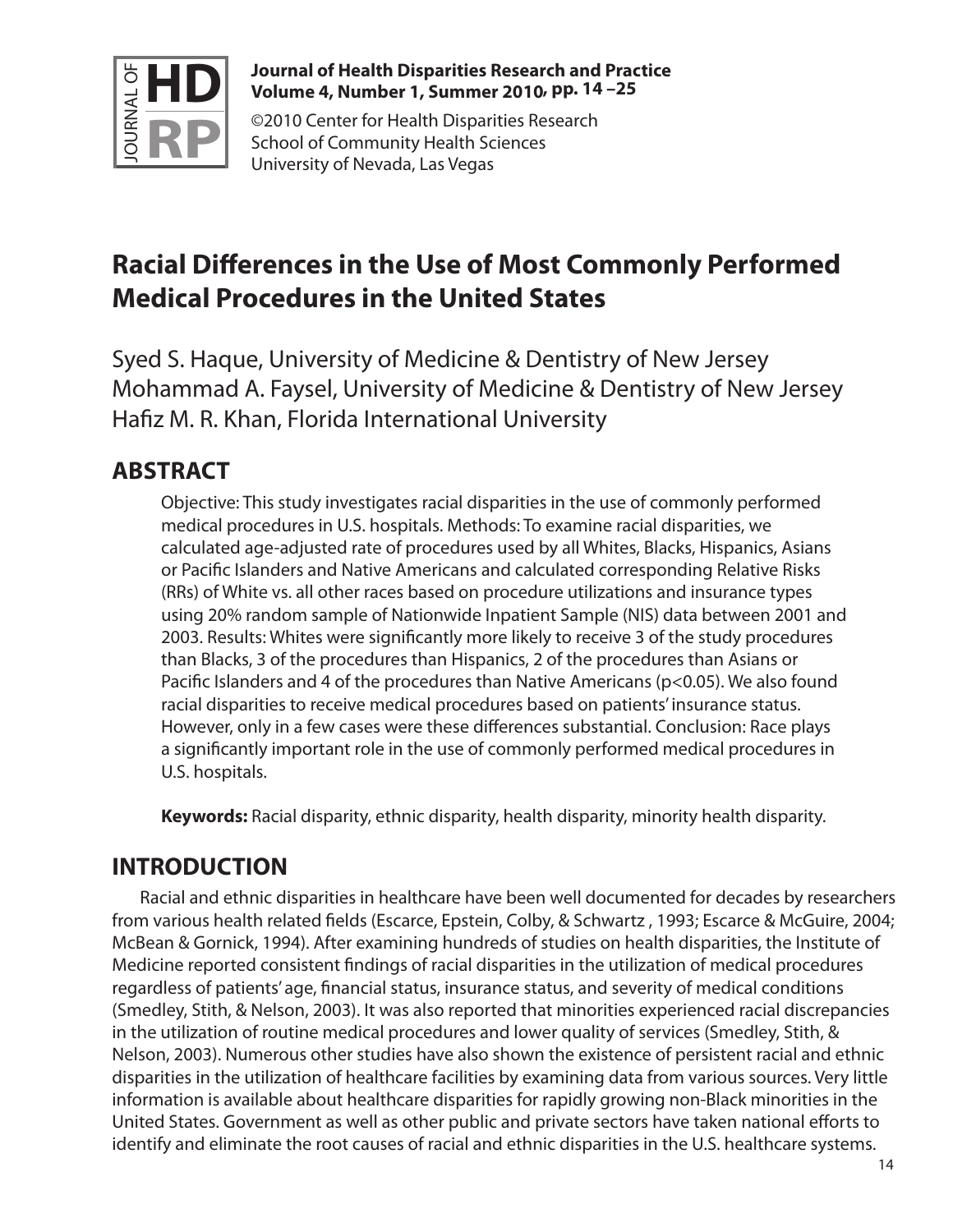Healthy People 2010 project (Carter-Pokras & Baquet, 2002) is one such effort taken to eliminate racial and ethnic discrepancies in healthcare; however, very little information is known about the success of these efforts. This study examines the current status of racial disparities in healthcare systems across the country by utilizing nationwide healthcare data and by including all races.

### **Related Works**

Racial disparities in healthcare utilization have been well documented from various healthcare data sources. Most of the studies have compared only Whites and Blacks (Escarce et al., 1993; Escarce & McGuire, 2004; McBean & Gornick, 1994) to examine health disparities and have included only one procedure (mostly cardiac procedure) (Bertoni, Bonds, Lovato, Goff, & Brancati, 2004; Bertoni, Goonan, Bonds, Whitt, Goff, & Brancati, 2005; Daumit, Hermann, Coresh, & Powe, 1999; Fiscella , Franks, Gold, & Clancy, 2000; Kressin & Petersen, 2001; Kurian & Cardarelli, 2007; Wheeler, Klemm, Hardie, Plowfield, Birney, Polek, & Lynch, 2004). Some studies have included a wide range of medical procedures to examine healthcare disparities between Blacks and Whites only (Escarce et al., 1993; Escarce & McGuire, 2004; McBean & Gornick, 1994); and most of these studies have focused on elderly population. Very few studies have included other races such as Hispanics, Asians or Pacific Islanders, and Native Americans along with Blacks and Whites (Daumit et al., 1999; Kressin & Petersen, 2001; Wheeler et al., 2004). In an update on health disparities literatures, Long, Chang, Ibrahim, and Asch (2004) found that Black patients were less likely than White patients to receive mammography, diabetic retinal examination, post acute myocardial infarction beta-blockers, and post hospitalization for mental illness in the settings where healthcare facilities were accessible equally to all races. Long et al. (2004) also documented that Blacks were less likely than Whites to receive interventional cardiac procedures under an equal access healthcare plan. In a study on hospitalized elder patients with chronic heart failure, Wheeler et al. (2004) found that Asian Americans or Pacific Islanders received more procedures than Whites, Blacks and Hispanics. Based on 1986 Medicare data, Escarce et al. (1993) found that Whites were more likely than Blacks to receive 23 of the selected 32 procedures and Whites were three times more likely to receive selected cardiac procedures. In another study, comparing 1986 and 1997 Medicare data, Escarce & McGuire (2004) found that the gap between Whites and Blacks narrowed since 1986 in the use of 18 of the 30 medical procedures compared. In a review of literature, Kressin & Petersen (2001) noted that Whites were more likely than Blacks, Hispanics and Asian Americans to receive cardiac catheterization. Although, many studies have found that Blacks were less likely to receive cardiac procedures than Whites, Blacks have the higher risk of being hypertensive than Whites among other cardiovascular risk factors (Kurian & Cardarelli, 2007). McBean & Gornick (1994) showed that Black Medicare recipients were consistently less likely than Whites to be hospitalized for a surgery. Blacks were also less likely to undergo cardiac catheterization than Whites between 1986 and 1992 (McBean & Gornick, 1994). After examining racial trends of nine surgical procedures used between 1992 and 2001, it was found that the gap between Whites and Blacks in relation to the rate of procedures used was significantly greater for five procedures, stayed unchanged for three procedures and significantly lowered for one procedure (Jha, Fisher, Li, Orav, & Epstein, 2005). In a study on 77 diagnosis categories, Harris, Andrews, and Elixhauser (1999) found that Blacks were significantly less likely to receive major therapeutic procedures for 48.1% of the diagnosis categories, more likely than Whites to receive a major therapeutic procedure for 9.1% of the diagnosis categories, and had no difference in 42.8% of the diseases. Harris et al. (1999) also found that Blacks were less likely to receive referral sensitive procedures. In a California based study, Braveman, Egerter, Edmonston, and Verdon (1995) found that White women were less likely to undergo cesarean section than other races.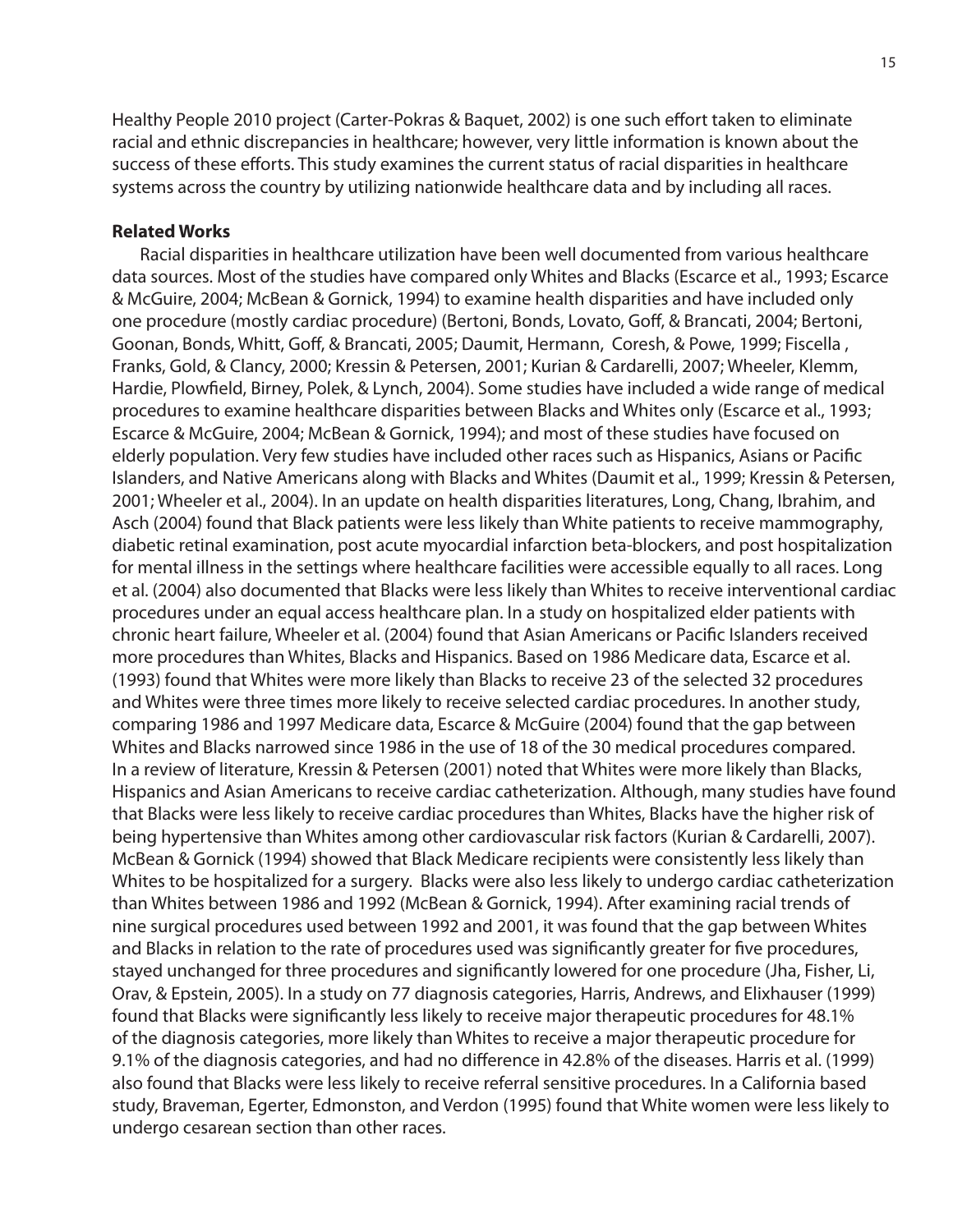All of these studies have identified persistent health disparities between Whites and Blacks. Only a few studies have included more than two racial categories in a single study and most of the studies have included only Medicare or Medicaid recipients (Escarce et al., 1993; Escarce & McGuire, 2004; McBean & Gornick, 1994). Almost one in every three Americans is a minority and non-Black minorities account for a significant portion of the U.S. population. However, very little information is available about health disparities for the non-Black minorities in the U.S. Patient's insurance status is vital in order to access medical care. Older studies showed that minorities experienced discrepancies to receive medical care regardless of insurance status (Smedley, Stith, & Nelson, 2003). Success of national efforts to eliminate racial disparities in healthcare would be impossible to verify without an inclusive examination of racial/ethnic categories along with patient's insurance status. Including all races and patients' insurance status in a single study will verify the utilization of the most frequently performed medical procedures, and will provide a broader picture of the current status of racial disparities to receive medical procedures in the U. S. hospitals.

### **Common Medical Procedures in the United States Hospitals**

According to Healthcare Cost and Utilization Project (H-CUP) fact book seven (Merrill & Elixhauser, 2006), published by Agency for Healthcare Research and Quality (AHRQ), nine out of the top ten most commonly performed medical procedures in United States hospitals remained unchanged between 1997 and 2003. These frequently performed nine procedures were blood transfusion, medical induction, manually assisted delivery and other procedures to assist labor, diagnostic cardiac catheterization, coronary arteriography, repair of current obstetric laceration, upper gastrointestinal endoscopy, biopsy, circumcision, cesarean section, respiratory intubation and mechanical ventilation and fetal monitoring. We selected eight of these procedures in this study excluding circumcision because it was most exclusively applied to newborn male children. Some of these procedures were also among the top five commonly performed in U.S. community hospitals in 1996 (Elixhauser & Steiner, 1999).

Our goal is to investigate racial disparities in the utilization of commonly performed medical procedures in U.S. hospitals. We further examine racial disparities by comparing insurance status of patients who received one of the selected procedures. Patient's insurance status is critical to receive medical care (Braveman et al., 1995). Patients with similar insurance status should receive similar treatments for the same diagnosis regardless of race or ethnicity. Including insurance status in examining the utilization of common medical procedures could reveal the existence of any racial disparities. This study includes all ages, all races/ethnicities- White, Black, Hispanic, Asian or Pacific Islander and Native American; and all payers - Medicare, Medicaid, private insurance including HMO, self-payer and uninsured with no charge.

## **METHODS**

### **Data Source**

For this analysis, we used Nationwide Inpatient Sample (NIS) data collected and maintained by AHRQ between the years of 2001 and 2003. NIS contains all-payer hospital inpatient stays data provided by about 1,000 participating hospitals from 33, 35 and 37 states for the years of 2001, 2002 and 2003, respectively. For this analysis, we used 20% random sub samples of hospital discharges for each year selected and merged them together to create our final dataset of 3,291,597 records. Records with missing and unspecified race information as well as unspecified payer (insurance status) were excluded. We utilized patient's demographic information such as age and race; clinical information including principle diagnosis and principle procedures; and insurance status from NIS dataset for statistical analysis.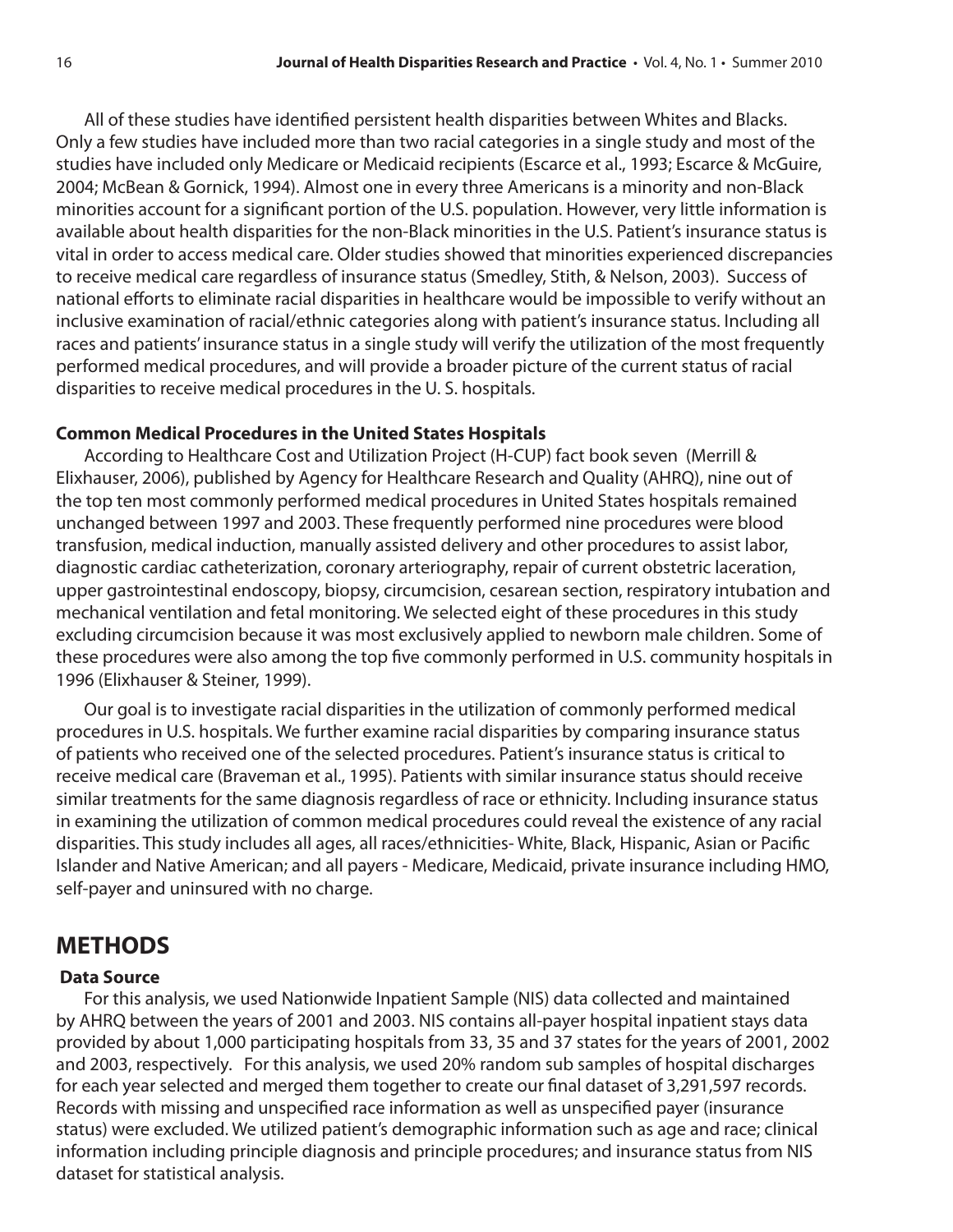### **Selection of Procedures**

H-CUP fact book seven ranked commonly performed medical procedures in U.S. hospitals based on Clinical Classifications Software (CCS) generated categories or CCS codes (Merrill & Elixhauser, 2006). We extracted data on the selected eight principle procedures based on corresponding CCS codes. NIS database includes principle procedure on a patient discharge record using both ICD-9-CM and CCS codes. The difference between the two is that the CCS classifies ICD-9-CM procedure codes into categories, which are clinically more meaningful (Russo, Merrill, & Friedman, 2007).

## **Characteristics of Study Population**

The study population consisted of 69.3% Whites, 14.2% Blacks, 13.5% Hispanics, 2.7% Asians or Pacific Islanders and 0.3% Native Americans (Table 1). Among all races, Whites constituted about 80% of the elderly population (65 years or older). They also composed the most of the older population of 80 years or older (85.2%) than any other races (Blacks, 7.5%; Hispanics, 5.3%; Asians or Pacific Islanders, 1.8%; and Native Americans, 0.1%).

|           | Race      |              |          |                                 |                           |           |
|-----------|-----------|--------------|----------|---------------------------------|---------------------------|-----------|
| Age Group | White     | <b>Black</b> | Hispanic | Asian or<br>Pacific<br>Islander | <b>Native</b><br>American | Total     |
| <1        | 217,959   | 57,047       | 104,783  | 20,026                          | 1,894                     | 401,709   |
|           | 54.3%     | 14.2%        | 26.1%    | 5.0%                            | 0.5%                      | 100.0%    |
| $1 - 17$  | 83,482    | 30,997       | 36,683   | 3,847                           | 683                       | 155,692   |
|           | 53.6%     | 19.9%        | 23.6%    | 2.5%                            | 0.4%                      | 100.0%    |
| 18-44     | 515,424   | 155,867      | 158,966  | 27,926                          | 3,697                     | 861,880   |
|           | 59.8%     | 18.1%        | 18.4%    | .2%                             | 0.4%                      | 100.0%    |
| 45-64     | 499,986   | 115,951      | 65,491   | 12,868                          | 2,376                     | 696,672   |
|           | 71.8%     | 16.6%        | 9.4%     | 1.8%                            | 0.3%                      | 100.0%    |
| 65-79     | 561,487   | 72,349       | 53,055   | 14,241                          | 1,569                     | 702,701   |
|           | 79.9%     | 10.3%        | 7.6%     | 2.0%                            | 0.2%                      | 100.0%    |
| $80+$     | 402,815   | 35,342       | 25,041   | 8,731                           | 663                       | 472,592   |
|           | 85.2%     | 7.5%         | 5.3%     | 1.8%                            | 0.1%                      | 100.0%    |
| Total     | 2,281,153 | 467,553      | 444,019  | 87,639                          | 10,882                    | 3,291,246 |
|           | 69.3%     | 14.2%        | 13.5%    | 2.7%                            | 0.3%                      | 100.0%    |

### **Table 1. Study Population by Race and Age Group, 2001-2003**

## **Data Analysis**

For each of the selected eight principle procedures, we extracted related diagnoses from NIS database for the selected years using HCUPnet, an online query system publicly available via the H-CUP website. Based on the related diagnoses for each procedure, we determined the sample size for each of the selected procedures for further statistical analyses.

Age-adjusted rates for selected eight procedures used by all five races (White, Black, Hispanic, Asian or Pacific Islander, Native American) were calculated. All rates were calculated based on per 1,000 population. Age-adjustment was performed based on the year 2000 U.S. standard population by race using direct method (Armstrong, 1969). In order to compare the procedures used among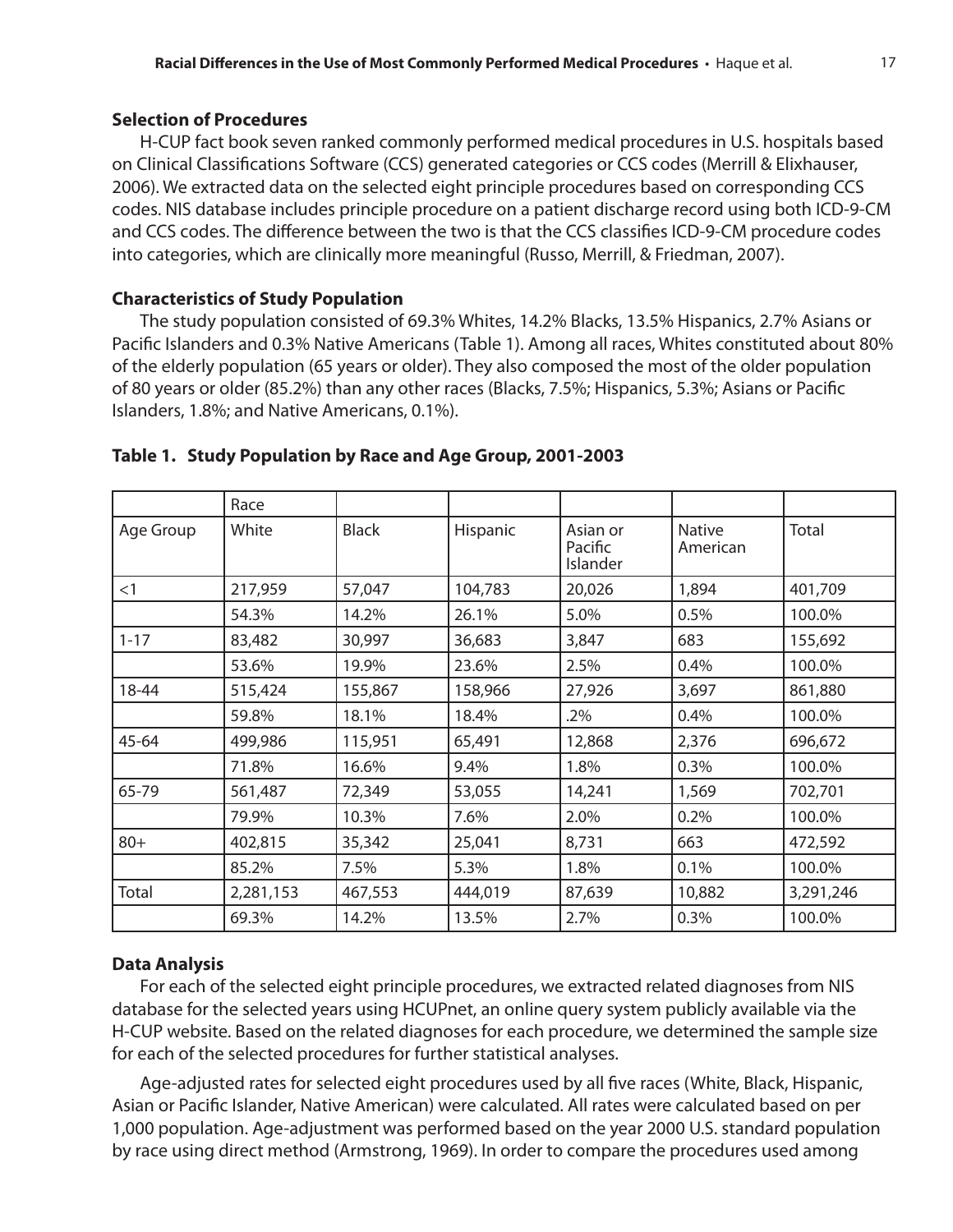races, we calculated age-adjusted Relative Risks (RR) for White-Black, White-Hispanic, White-Asian or Pacific Islander and White-Native American. This was done to compare utilization of each of the eight procedures and comparison between all races to their White counterparts. Using the same techniques, we calculated unadjusted RR for each of the procedures utilized by races, based on types of payers to examine disparities. Data analysis was performed using SPSS for Windows version 15 (Chang, 2008). The RRs were calculated and their 95% confidence intervals (CI) were evaluated to determine the statistical significance. Corresponding p-values were also reported. When an expected cell value was less than five, we performed the Fisher's Exact test to calculate RR and its 95% CI (D'Agostino, Sullivan & Beiser, 2006). The unit of our data analysis is single hospital discharge record.

## **RESULTS**

Table 2 shows the detail results of overall procedures used among races.

## **White vs. Black**

Whites were more likely than Blacks to receive three of the selected eight most commonly performed procedures (White-Black RR>1; p< 0.001). For example, Whites were 35% more likely to receive diagnostic cardiac catheterization, coronary arteriography (p<0.001), 10% more likely to receive cesarean section (p<0.001), and 30% more likely to receive repair of current obstetric laceration (p<0.001) than Blacks. On the other hand, Whites were 1.6 times less likely to receive blood transfusion (p<0.001), 15% less likely to receive medical induction, manually assisted delivery, and other procedures to assist delivery ( $p$ <0.001), and 20% less likely to receive fetal monitoring ( $p$ < 0.001) than Blacks.

### **White vs. Hispanic**

Whites were more likely to receive three of the procedures (p<0.001) than Hispanics. Whites were 44% more likely to receive diagnostic cardiac catheterization, coronary arteriography (p<0.001), 18% more likely to receive cesarean section (p<0.001), and 20% more likely to receive fetal monitoring than Hispanics. On the other hand, Hispanics were more likely than Whites to receive three of the procedures (p<0.05). Hispanics were about 16% more likely to receive medical induction, manually assisted delivery, and other procedures to assist delivery (p<0.001), and 38% more likely to receive blood transfusion than their White counterparts.

## **White vs. Asian or Pacific Islander**

It was found that Whites were more likely than Asians or Pacific Islanders to have two of the eight selected procedures (p<0.001). For example, Whites were about 31% more likely to receive diagnostic cardiac catheterization, coronary arteriography (p<0.001), and 10% more likely to receive cesarean section (p<0.001). For the other six procedures, Asians or Pacific Islanders were 19% more likely to receive respiratory intubation and mechanical ventilation (p<0.001), and 48% more likely to receive blood transfusion (p<0.001) than Whites. They had slightly higher likelihood of receiving upper gastro intestinal endoscopy, biopsy, medical induction, manually assisted delivery, and other procedures to assist delivery, and repair of current obstetric laceration procedures compared to Whites (p<0.001).

## **Whites vs. Native American**

Whites were 2 times more likely to receive cesarean section (p<0.001), and fetal monitoring (p<0.05), about 25% more likely to receive repair of current obstetric laceration (p<0.001), and about 17% more likely to receive respiratory intubation and mechanical ventilation (p<0.05) than Native Americans. Native Americans were about 22% more likely than Whites to receive blood transfusion procedure (p<0.05).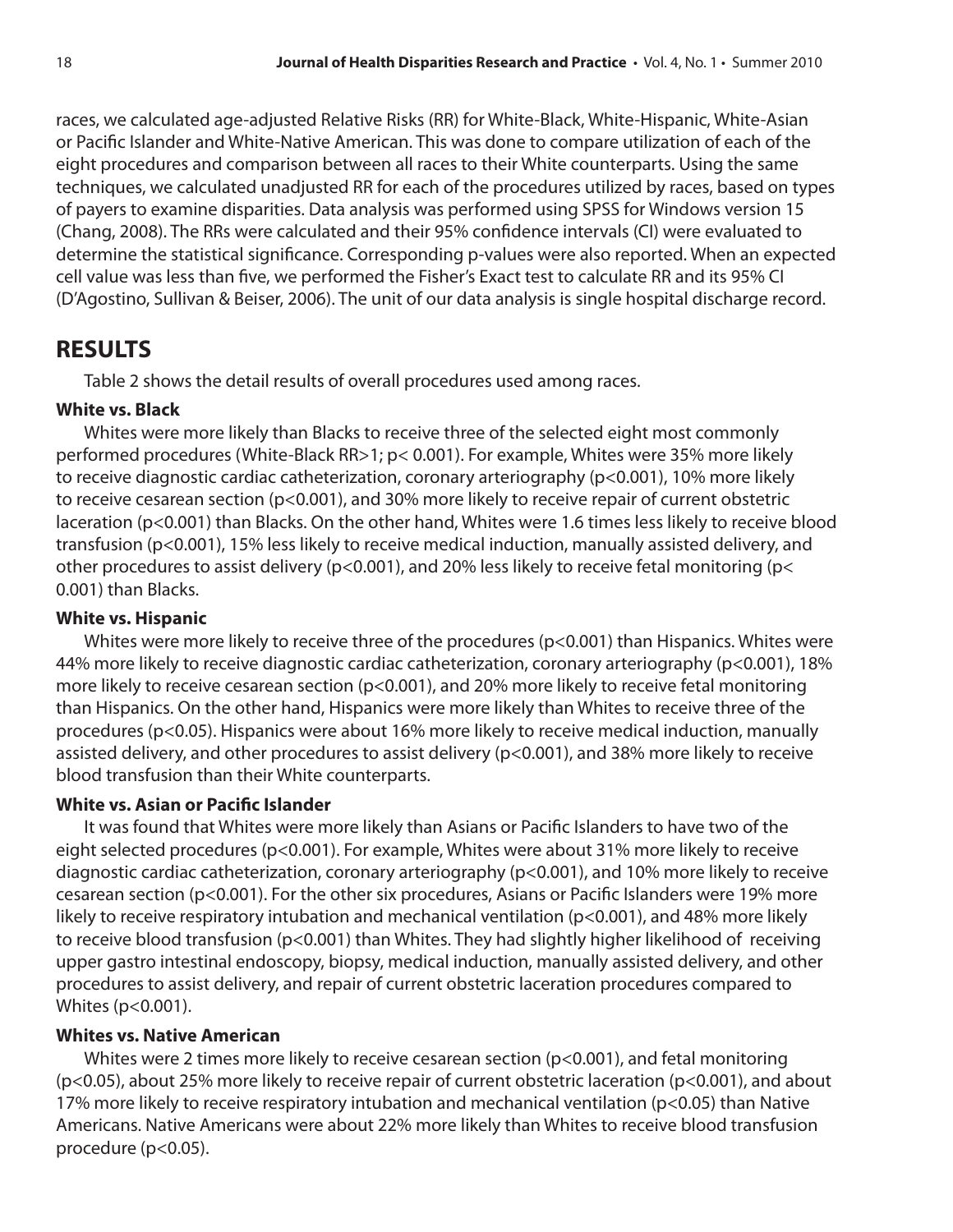|                                                                                                      | <b>Age-Adjusted Rates per 1000</b> |              |          |                                 |                           | <b>Relative Risk (RR)</b>                              |                                                        |                                                            |                                                      |
|------------------------------------------------------------------------------------------------------|------------------------------------|--------------|----------|---------------------------------|---------------------------|--------------------------------------------------------|--------------------------------------------------------|------------------------------------------------------------|------------------------------------------------------|
| Procedure                                                                                            | White                              | <b>Black</b> | Hispanic | Asian or<br>Pacific<br>Islander | <b>Native</b><br>American | <b>White-Black RR</b><br>(95% CI), P-value             | White-Hispanic RR<br>(95% CI), P-value                 | White-Asian or<br>Pacific Islander RR<br>(95% CI), P-value | <b>White-Native American RR</b><br>(95% CI), P-value |
| Diagnostic cardiac<br>catheterization,<br>coronary<br>arteriography                                  | 53.1                               | 39.2         | 36.7     | 40.4                            | 50.6                      | 1.352<br>$(1.316 - 1.389)$ ,<br>$p=0.00$               | 1.444<br>$(1.396 - 1.495)$ ,<br>$p=0.000$              | 1.315<br>$(1.229 - 1.408)$ ,<br>$p=0.000$                  | 1.045<br>$(0.892 - 1.225)$ p=0.586                   |
| Upper<br>qastrointestinal<br>endoscopy, biopsy                                                       | 64.2                               | 65.1         | 61.7     | 71                              | 62.6                      | .987<br>$(.964-1.009)$ ,<br>$p = 245$<br>1.106         | 1.042<br>$(1.014 - 1.070)$ ,<br>$p = 0.003$<br>1.182   | 0.905<br>$(0.858 - 0.955)$ ,<br>$p=0.000$<br>1.100         | 1.028<br>$(0.887 - 1.192)$ , p=.710                  |
| Cesarean section                                                                                     | 292                                | 263.9        | 246.7    | 265.1                           | 158.6                     | $(1.089 - 1.123)$ ,<br>$p=0.000$                       | $(1.167 - 1.198)$ ,<br>$p=0.000$                       | $(1.074 - 1.128)$ .<br>$p = 0.000$                         | 1.842<br>$(1.659 - 2.046)$ , p=0.000                 |
| · Medical induction.<br>manually assisted<br>delivery, and other<br>procedures to assist<br>delivery | 250                                | 294.2        | 296.9    | 271.7                           | 243.6                     | 0.850<br>$(0.837 - 0.862)$ ,<br>$p=0.000$              | 0.842<br>$(0.832 - 0.852)$ ,<br>$p=0.000$              | 0.920<br>$(0.898 - 0.943)$ ,<br>$p = 0.000$                | 1.026<br>$(0.947 - 1.112)$ .<br>$p = .522$           |
| · Fetal monitoring                                                                                   | 17                                 | 20.8         | 13.9     | 18                              | 8.1                       | 0.800<br>$(0.749 - 0.854)$ ,                           | 1.204<br>$(1.131 - 1.281)$ ,                           | 0.927<br>$(.830-1.036)$ ,<br>$p=180$<br>0.877              | 2.050<br>$(1.237 - 3.397)$ , p=.004                  |
| · Repair of current<br>obstetric laceration                                                          | 136                                | 103.6        | 144.9    | 154.4                           | 106.8                     | $p=0.000$<br>1.308<br>$(1.273 - 1.343)$ .<br>$p=0.000$ | $p=0.000$<br>0.935<br>$(0.918 - 0.953)$ .<br>$p=0.000$ | $(0.847 - 0.909)$ ,<br>$p=0.000$                           | 1.269<br>$(1.112 - 1.447), p=0.000$                  |
| Respiratory<br>intubation and<br>mechanical<br>ventilation                                           | 57.2                               | 53.5         | 58.7     | 70.2                            | 48.7                      | 1.069<br>$(1.046 - 1.093)$ ,<br>$p=0.000$              | 0.973<br>$(0.953 - 0.994)$ ,<br>$p = .013$             | 0.814<br>$(0.783 - 0.847)$ ,<br>$p=0.000$                  | 1.171<br>$(1.018 - 1.349)$ ,<br>$p = .027$           |
| <b>Blood transfusion</b>                                                                             | 35.5                               | 80.2         | 57.2     | 67.5                            | 45.5                      | 0.443<br>$(0.433 - 0.453)$ ,<br>$p=0.000$              | 0.620<br>$(0.602 - 0.640)$<br>$p=0.000$                | 0.526<br>$(0.497 - 0.556)$ ,<br>$p = 0.00$                 | 0.783<br>$(0.650 - 0.944)$ , p=.010                  |
| Note:                                                                                                |                                    |              |          |                                 |                           |                                                        |                                                        |                                                            |                                                      |

| Table 2. Age-Adjusted Rates of Procedure Use by Race, and Relative Risks of White vs. All Other |  |
|-------------------------------------------------------------------------------------------------|--|
| <b>Races</b>                                                                                    |  |

CI – Confidence Interval

-- Indicates that rates of procedures use and Relative Risks were calculated using only adult female population

#### **Disparity by Insurance Status**

Table 3 contains the comparison of procedures used among all races with their White counterparts based on insurance types for payment.

#### **Medicaid**

Among the Medicaid recipients, Whites were more likely to receive two of the study procedures than Blacks, three of the study procedures than Hispanics, two of the study procedures than Asians or Pacific Islanders, and two of the study procedures than Native Americans. For example, among Medicaid recipients, Whites were 36% more likely to receive diagnostic cardiac catheterization, coronary arteriography (p<0.001) and 31% more likely to receive repair of current obstetric laceration (p<0.001) compared to Blacks. Compared to Hispanic Medicaid recipients, White patients were between 1.5 and 2 times more likely to receive diagnostic cardiac catheterization, coronary arteriography (p<0.001), and respiratory intubation and mechanical ventilation (p<0.001). Whites were also more likely to receive fetal monitoring compared to their Native American counterparts. However, this difference was not statistically significant.

On the other hand, among Medicaid recipients, Blacks were 1.5 times, Hispanics and Asians or Pacific Islanders were 1.3 times as likely as Whites to receive blood transfusion (p< 0.05). Asians or Pacific Islanders were also about 1.3 times more likely than Whites to receive repair of current obstetric laceration (p<0.05).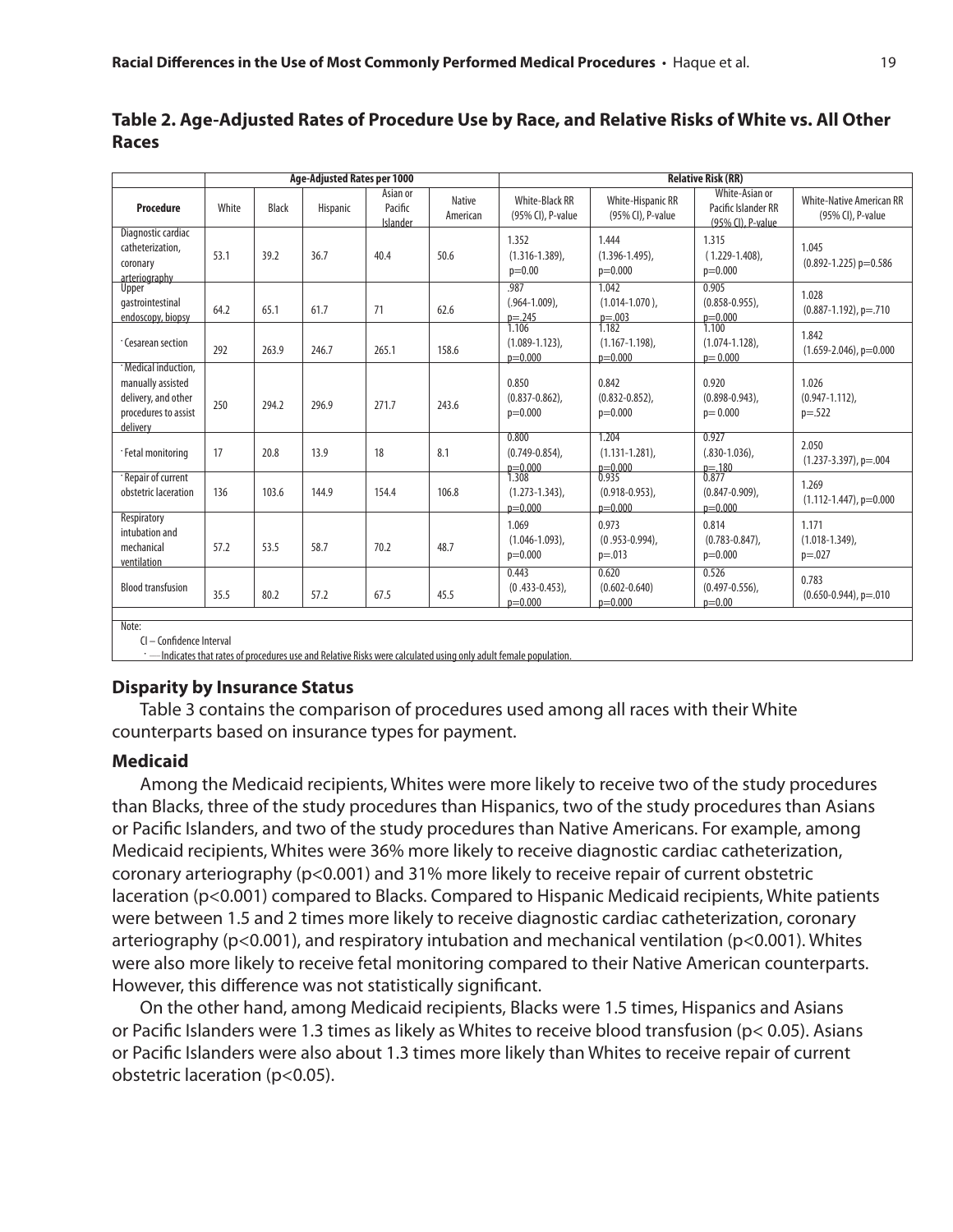| Table 3. Relative Risks (RR) of White vs. All Other Races Based on Payer (Insurance Types) |  |  |
|--------------------------------------------------------------------------------------------|--|--|
|--------------------------------------------------------------------------------------------|--|--|

| <b>Relative Risk (RR)</b>                                                                                 |                           |                                                                                                                 |                                                                  |                                                                 |                                                                               |  |  |  |
|-----------------------------------------------------------------------------------------------------------|---------------------------|-----------------------------------------------------------------------------------------------------------------|------------------------------------------------------------------|-----------------------------------------------------------------|-------------------------------------------------------------------------------|--|--|--|
| <b>Procedure</b>                                                                                          | <b>Insurance</b>          | White-Hispanic RR (95% CI),<br>White-Black RR (95% CI), P-value<br>White-Asian or Pacific Islander RR (95% CI), |                                                                  | White-Native American RR (95% CI),                              |                                                                               |  |  |  |
|                                                                                                           | <u>Tvpe</u>               |                                                                                                                 | P-value                                                          | P-value                                                         | P-value                                                                       |  |  |  |
|                                                                                                           | Medicare<br>Medicaid      | $1.07(1.03 - 1.10)$ , p=0.00<br>$\frac{1.36}{1.36}$ $\frac{(1.27-1.47)}{1.47}$ , $p=0.00$                       | $\frac{0.99(0.95-1.03)}{1.50(1.38-1.62)}$ , p=0.70               | $1.16(1.06-1.27)$ , p=0.001<br>$0.99(0.86 - 1.16)$ , $p = 0.94$ | $\frac{0.88(0.71-1.09)}{1.07(0.71-1.62)}$ , p=0.74                            |  |  |  |
| Diagnostic cardiac                                                                                        | Private                   |                                                                                                                 | 1.23 (1.17-1.30), p=0.00                                         | 1.43 (1.28-1.59), $p=0.00$                                      |                                                                               |  |  |  |
| catheterization,                                                                                          | including HMO             | 1.10 $(1.06-1.14)$ , p=0.00                                                                                     |                                                                  |                                                                 | $0.854(0.69-1.06)$ , p=0.15                                                   |  |  |  |
| coronary                                                                                                  | Self-pav                  | $1.33(1.21-1.47)$ , p=0.00                                                                                      | $1.24(1.11-1.38)$ , p=0.00                                       | $1.20$ (.91-1.58), $p=0.20$                                     | $1.25(0.69 - 2.29)$ , p=0.46                                                  |  |  |  |
| arteriography                                                                                             | No charge                 | $1.21(0.91-1.60)$ , p=0.18<br>$0.93(0.91-0.97), p=0.00$                                                         | $0.92(0.69-1.2)$ , p=0.60<br>$0.88(0.85-0.91)$ , p=0.00          | 1.49 (0.38-5.80), *p=0.76<br>$0.76(0.71-0.81)$ , p=0.00         | $0.71(0.19-2.65)$ , *p=0.65<br>$1.19(0.95 - 1.50)$ , p=0.13                   |  |  |  |
| Upper                                                                                                     | Medicare<br>Medicaid      | $0.96(0.90-1.02)$ , $p=0.15$                                                                                    | $1.16(1.09 - 1.24)$ . $P = 0.00$                                 | $0.96(0.69-1.33)$ , $p=0.80$                                    | $0.96(0.69-1.33)$ , $p=0.80$                                                  |  |  |  |
| qastrointestinal                                                                                          | Private<br>including HMO  | $0.87(0.83-0.90)$ , p=0.00                                                                                      | $1.01(0.96 - 1.07)$ , p=0.72                                     | $0.88(0.80-0.97)$ , p=0.01                                      | $0.94(0.72 - 1.22)$ , p=0.62                                                  |  |  |  |
| endoscopy, biopsy                                                                                         | Self-pav                  | $1.07(0.98 - 1.18)$ , p=0.15                                                                                    | $1.054(0.96-1.16)$ , p=0.28                                      | $0.93(0.72 - 1.19)$ , p=0.55                                    | $0.83(0.50-1.38)$ , p=0.48                                                    |  |  |  |
|                                                                                                           | No charge                 | $1.05(0.81 - 1.34)$ . $P = 0.73$                                                                                | $1.02(0.78-1.33)$ , p=0.90                                       | $0.36(0.20-0.62)$ , *p=.003                                     | $0.39(0.11 - 1.34)$ , $p=0.18$                                                |  |  |  |
| Cesarean section                                                                                          | Medicare<br>Medicaid      | $1.01(0.82 - 1.24)$ .p= 0.95<br>$0.98(0.96 - 1.01)$ . $p = 0.15$                                                | $0.84(0.66 - 1.07)$ .p=0.17<br>$0.85(0.83 - 0.87), p = 0.00$     | $1.46(0.52 - 4.09)$ , *p=0.58<br>$1.02(0.96 - 1.08)$ .p=0.53    | $1.03(0.19 - 5.63)$ . *p=1.000<br>$0.90(0.78 - 1.03)$ .p=0.12                 |  |  |  |
|                                                                                                           | Private<br>includina HMO  | $0.93(0.91-0.95)$ , p= 0.00                                                                                     | $0.99(0.97-1.01)$ , p=0.19                                       | $1.01(0.98-1.05)$ , p=0.34                                      | $1.02(0.91-1.13)$ , p=0.77                                                    |  |  |  |
|                                                                                                           | Self-pay                  | $1.04(0.92 - 1.17)$ , p = 0.51                                                                                  | $0.95(0.87 - 1.03)$ .p=0.21                                      | $0.79(0.69-0.92)$ .p=0.00                                       | $0.93(0.57 - 1.52)$ , p=0.77                                                  |  |  |  |
|                                                                                                           | No charge                 | $\frac{1.22(0.91-1.65)}{1.05(0.86-1.28)} = 0.18$                                                                | $\frac{1.05(0.81-1.36), p=0.70}{1.09(0.84-1.42), p=0.51}$        | $\frac{1.01(0.46-2.23), p=0.98}{1.54(0.55-4.33), p=0.58}$       | $\frac{0.76(0.15-3.82)^{20}-0.76(0.15-3.82)^{20}}{1.09(0.20-5.96)^{20}-1.00}$ |  |  |  |
| Medical induction,                                                                                        | Medicare<br>Medicaid      | $0.84(0.83 - 0.86)$ , $p = 0.00$                                                                                | $1.03(1.01-1.05)$ , $p=0.00$                                     | $1.10(1.05 - 1.15)$ , p=0.00                                    | $0.89(0.81 - 0.98)$ , p=0.03                                                  |  |  |  |
| manually assisted<br>delivery, and other                                                                  | Private                   | $0.86$ (0.85 - 0.88), $p=0.00$                                                                                  | $0.89(0.87-0.90)$ , p=0.00                                       | $0.95(0.93-0.98)$ , p=0.00                                      | $1.22(1.08-1.37)$ , p=0.00                                                    |  |  |  |
| procedures to assist                                                                                      | includina HMO<br>Self-pav | $0.96(0.89 - 1.03)$ , p=0.24                                                                                    | $0.94(0.89 - 1.00)$ .p=0.03                                      | $1.06(0.94-1.19)$ , $p=0.33$                                    | $1.41(0.91-2.17)$ .p=0.10                                                     |  |  |  |
| delivery                                                                                                  | No charge                 | $0.77(0.61-0.99)$ , p=0.03                                                                                      | $0.90$ (0.71-1.13), p=0.36                                       | $0.99(0.49 - 2.00)$ , p=0.97                                    |                                                                               |  |  |  |
|                                                                                                           | Medicare                  | $0.93(0.33-2.66)$ *p=1.00                                                                                       | $1.20(0.27 - 5.36)$ ,*p=1.000                                    | $0.07(0.02 - 0.23)$ ,*p=.002                                    |                                                                               |  |  |  |
| Fetal monitoring                                                                                          | Medicaid                  | $0.83(0.75-0.92)$ .p=0.00                                                                                       | $1.03(0.94 - 1.14)$ , $p = 0.53$                                 | $1.24(0.96 - 1.61)$ . $p = 0.10$                                | $2.06(0.86 - 4.95)$ .p=0.10                                                   |  |  |  |
|                                                                                                           | Private<br>including HMO  | $0.69(0.61-0.77)$ , p=0.00                                                                                      | $1.06(0.94-1.19)$ , p=0.37                                       | $1.24(1.03-1.50)$ , p=0.02                                      | $1.56(0.74-3.26)$ , p=0.24                                                    |  |  |  |
|                                                                                                           | Self-pav                  | $1.09(0.69-1.71)$ .p=0.71                                                                                       | $1.61(1.14-2.27)$ .p=0.01                                        | $1.05(0.56-1.99)$ .p=0.87                                       | $1.04(0.15 - 7.35)$ ,*p=1.00                                                  |  |  |  |
|                                                                                                           | No charge                 | $0.24(0.03-1.94)$ ,*p=0.27                                                                                      | $0.62(0.07 - 5.24)$ , p=1.00                                     |                                                                 |                                                                               |  |  |  |
|                                                                                                           | Medicare<br>Medicaid      | $1.31(0.89-1.94)$ , p=0.16<br>$1.31(1.25 - 1.36)$ . $p = 0.00$                                                  | $1.01(0.64 - 1.57)$ , p=0.98<br>$0.86(0.83 - 0.89)$ . $p = 0.00$ | $0.61(0.21-1.73)$ ,*p=0.417<br>$0.69(0.65 - 0.74)$ .p=0.00      | $1.06(0.87 - 1.30)$ .p=0.57                                                   |  |  |  |
| Repair of current<br>obstetric laceration                                                                 | Private                   | $1.56(1.49-1.62)$ , p=0.00                                                                                      | $1.10(1.07-1.13)$ , p=0.00                                       | $1.14(1.09-1.19)$ , p=0.00                                      | $0.95(0.83 - 1.09)$ , p=0.48                                                  |  |  |  |
|                                                                                                           | including HMO<br>Self-pay | $1.42(1.22 - 1.66)$ , p=0.00                                                                                    | $0.83(0.76-0.91)$ , p=0.00                                       | $0.84(0.71-0.99)$                                               | $0.84(0.50-1.41)$ , p=0.51                                                    |  |  |  |
|                                                                                                           |                           | $1.45(0.88 - 2.40)$ , $p = 0.15$                                                                                | $0.74(0.49-1.11)$ , p=0.14                                       | p=0.04<br>0.74 (0.25-2.24),*p=0.711                             | $0.33(0.06 - 1.73)^*$ p=0.307                                                 |  |  |  |
|                                                                                                           | No charge<br>Medicare     | $0.82(0.80-0.85)$ .p=0.00                                                                                       | $0.93(0.89 - 0.98)$ .p=0.01                                      | $0.76(0.71-0.83)$ .p=0.00                                       | $1.11(0.84 - 1.47)$ .p=0.47                                                   |  |  |  |
| Respiratory                                                                                               | Medicaid                  | $0.99(0.94-1.03)$ .p=0.59                                                                                       | $1.61(1.53 - 1.69)$ . $p = 0.00$                                 | $1.15(1.03 - 1.28)$ , $p = 0.01$                                | $1.33(0.97 - 1.81)$ .p=0.07                                                   |  |  |  |
| intubation and                                                                                            | Private<br>including HMO  | $0.89(0.84-0.93)$ , p=0.00                                                                                      | $1.16(1.16-1.23)$ , p=0.00                                       | $1.12(1.03-1.22)$ , p=0.01                                      | $1.62(1.13 - 2.30)$ , p=0.01                                                  |  |  |  |
| mechanical                                                                                                | Self-pav                  | $1.15(1.04-1.26)$ .p=0.01                                                                                       | $1.44(1.30-1.59)$ .p=0.00                                        | $1.21(0.96 - 1.51)$ .p=0.10                                     | $0.79(0.50-1.25)$ .p=0.32                                                     |  |  |  |
| ventilation                                                                                               | No charge                 | $2.12(1.46 - 3.08)$ , $p = 0.00$                                                                                | $2.12(1.46 - 3.08)$ , $p = 0.00$                                 | $1.27(0.33-4.97)$ , *p=1.00                                     | $0.50(0.14-1.85),\n* p=0.27$                                                  |  |  |  |
|                                                                                                           | Medicare<br>Medicaid      | $0.88(0.85 - 0.91)$ , p=0.00<br>$0.49(0.45-0.52)$ , $p=0.00$                                                    | $0.93(0.89 - 0.97)$ , $p = 0.00$<br>$0.72(0.67-0.78)$ .p=0.00    | $0.91(0.84 - 0.99)$ , $p = 0.03$<br>$0.65(0.56-0.76)$ .p=0.00   | $1.01(0.79-1.31)$ , p=0.92<br>$0.78(0.51-1.20)$ , $p=0.26$                    |  |  |  |
| <b>Blood transfusion</b>                                                                                  | Private                   | $0.59(0.56-0.62)$ , p=0.00                                                                                      | $0.71(0.66 - 0.77)$ , p=0.00                                     | $0.63(0.56-0.71)$ , p=0.00                                      | $1.09(0.69-1.72)$ , p=0.71                                                    |  |  |  |
|                                                                                                           | includina HMO<br>Self-pav | $0.56(0.49 - 0.64)$ , p=0.00                                                                                    | $0.67(0.58-0.77)$ , p=0.00                                       | $0.56(0.41-0.76)$ .p=0.00                                       | $0.51(0.26 - 1.00)$ .p=0.07                                                   |  |  |  |
|                                                                                                           | No charge                 | $0.87(0.62 - 1.22)$ , p=0.41                                                                                    | $0.80(0.56-1.15)$ , p=0.23                                       | $1.95(0.28-13.62)$ , p=0.72                                     | $\overline{a}$                                                                |  |  |  |
| Note:                                                                                                     |                           |                                                                                                                 |                                                                  |                                                                 |                                                                               |  |  |  |
| * Fisher's Exact test was performed because minimum expected count of a cell of 2X2 table was less than 5 |                           |                                                                                                                 |                                                                  |                                                                 |                                                                               |  |  |  |
| -- No Relative Risk could be calculated because frequency of one race was 0.                              |                           |                                                                                                                 |                                                                  |                                                                 |                                                                               |  |  |  |
|                                                                                                           |                           |                                                                                                                 |                                                                  |                                                                 |                                                                               |  |  |  |

### **Medicare**

Among Medicare recipients, Whites were 16% more likely to receive diagnostic cardiac catheterization, coronary arteriography (p<0.001). On the other hand, Asians or Pacific Islanders were 24% more likely to receive upper gastrointestinal endoscopy, biopsy (p<0.001). Whites were 18% and 24% less likely than Blacks and Asians or Pacific Islanders, respectively, to receive respiratory intubation and mechanical ventilation (p<0.001). White Medicare recipients also had less likelihood of receiving blood transfusion compared to Blacks, Hispanics and Asians or Pacific Islanders (p<0.05).

### **Private Insurance**

Among private insurance holders including HMO, Whites were 1.4 times more likely than Asians or Pacific Islanders to receive diagnostics cardiac catheterization, coronary arteriography (p<0.05), 1.5 times more likely than Blacks to receive repair of current obstetric laceration (p<0.05), 1.6 times more likely than Native Americans to receive respiratory intubation and mechanical ventilation (p<0.05). On the other hand, among the private insurance holders, Blacks, Hispanics and Asians or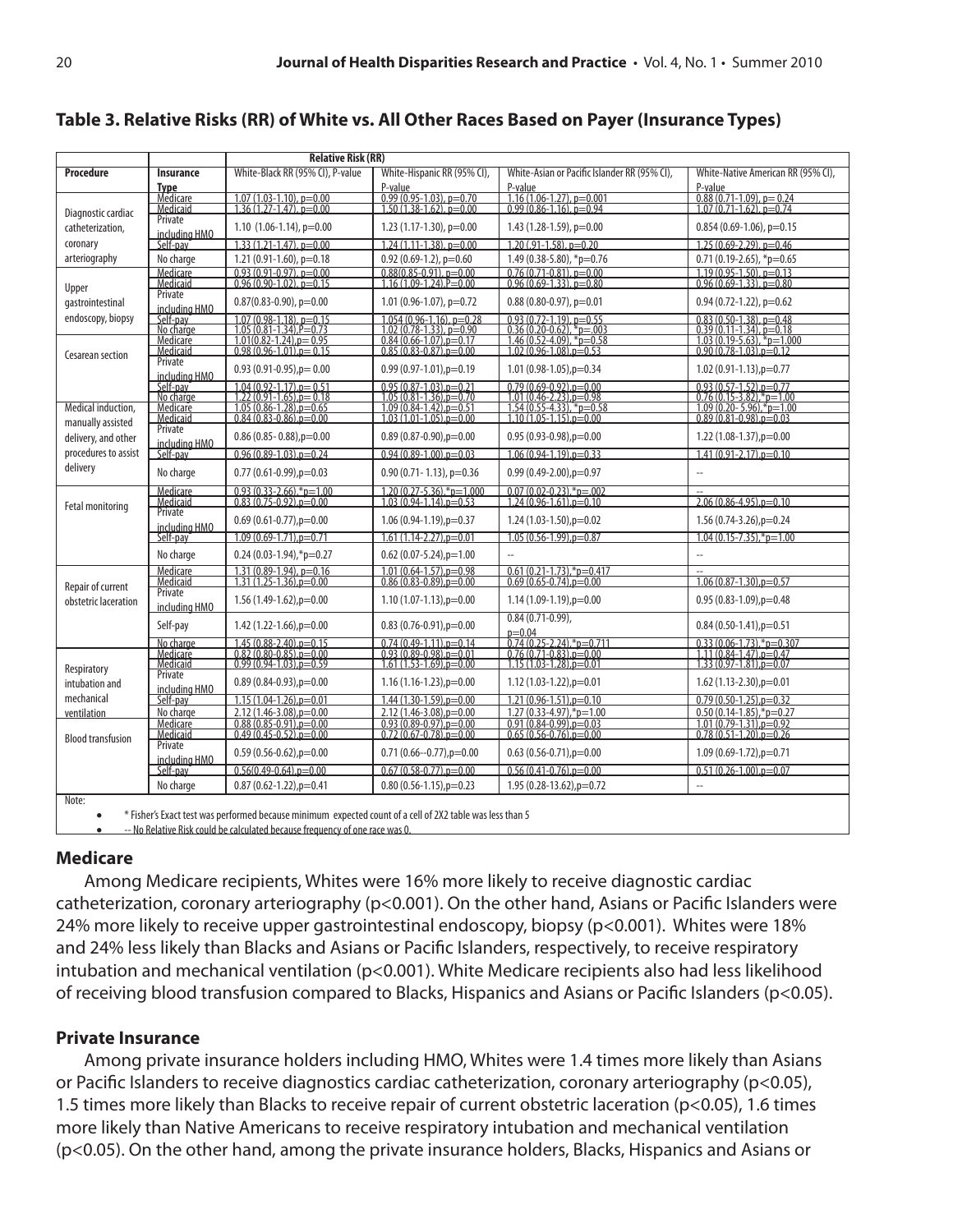Pacific Islanders were between 1.3 and 1.4 times more likely than Whites to receive blood transfusion  $(p<0.05)$ . Blacks were also 1.3 times as likely as Whites to receive fetal monitoring  $(p<0.05)$ .

#### **Uninsured Self-payer**

Among the uninsured patients who paid out of pocket for services (self payer), Whites were 1.3 and 1.4 times more likely than Blacks to receive diagnostic cardiac catheterization, coronary arteriography and repair of current obstetric laceration, respectively (p< 0.001 for both cases). They were also 1.6 and 1.4 times more likely than Hispanics to receive fetal monitoring and respiratory intubation and mechanical ventilation, respectively (p<0.05 for both cases). On the other hand, among self paid patients, Blacks, Hispanics, Asians or Pacific Islanders were between 1.3 and 1.5 times more likely than Whites to receive blood transfusion (p<0.001).

#### **Uninsured with No-charge**

Among uninsured patients with no-charge, Whites were more than twice as likely as Blacks and Hispanics to receive respiratory intubation and mechanical ventilation procedure (p<0.001). On the other hand, among uninsured patients with no charge, Asians or Pacific Islanders were 40% more likely than Whites to receive upper gastrointestinal endoscopy, biopsy than Whites (p<0.05).

### **DISCUSSION**

We found racial disparities existed nationwide in the utilization of cardiac catheterization, coronary arteriography. For example, White patients were more likely than any other races to receive this procedure. These differences were significant when we compared Whites to Blacks, Hispanics and Asians or Pacific Islanders. Black and Hispanic Medicaid recipients along with Asian or Pacific Islander private insurance holders were significantly less likely to receive this procedure compared to Whites. Daumit et al. (1999) found a three-fold difference between Whites and Blacks to receive cardio vascular procedures in a seven-year nationwide study; our study showed that this gap has been significantly narrowed. In a study on acute myocardial infarction patients, Bertoni et al. (2005) found smaller disparities in Whites compared to Hispanics than Whites compared to Blacks for cardiac catheterization. We found greater disparity in White-Black comparison than White-Hispanic comparison in relation to the utilization of diagnostic cardiac catheterization, coronary arteriography. We did not find any significant difference between Whites and Native Americans to receive this procedure.

Overall, there was no significant difference among races in utilization of upper gastrointestinal endoscopy, biopsy, but when we compared the insurance status of the patients who had this procedure, we found that there were discrepancies between White and Asian or Pacific Islander Medicare recipients and uninsured patients. Asians or Pacific Islanders were more likely than Whites to receive this procedure. We could not compare these findings since studies on such procedure comparing Whites, Asians or Pacific Islanders and Native Americans are rarely found in published journals. However, a study by Escarce and McGuire (2004) on Medicare patients showed that gap between Whites and Blacks elevated from 7% in 1986 to 20% in 1997 to receive upper gastrointestinal endoscopy procedure, where Blacks were more likely than Whites to receive this procedure. Our study found only a 7% discrepancy in using similar procedure, which was narrowed since 1997.

Our study also found disparities in the use of fetal monitoring. Whites were twice as likely as Native Americans to receive this procedure. Whites were also more likely than Hispanics but less likely than Blacks to receive this procedure. There could be ethical, religious, and socioeconomic factors involved in the causation of such disparity.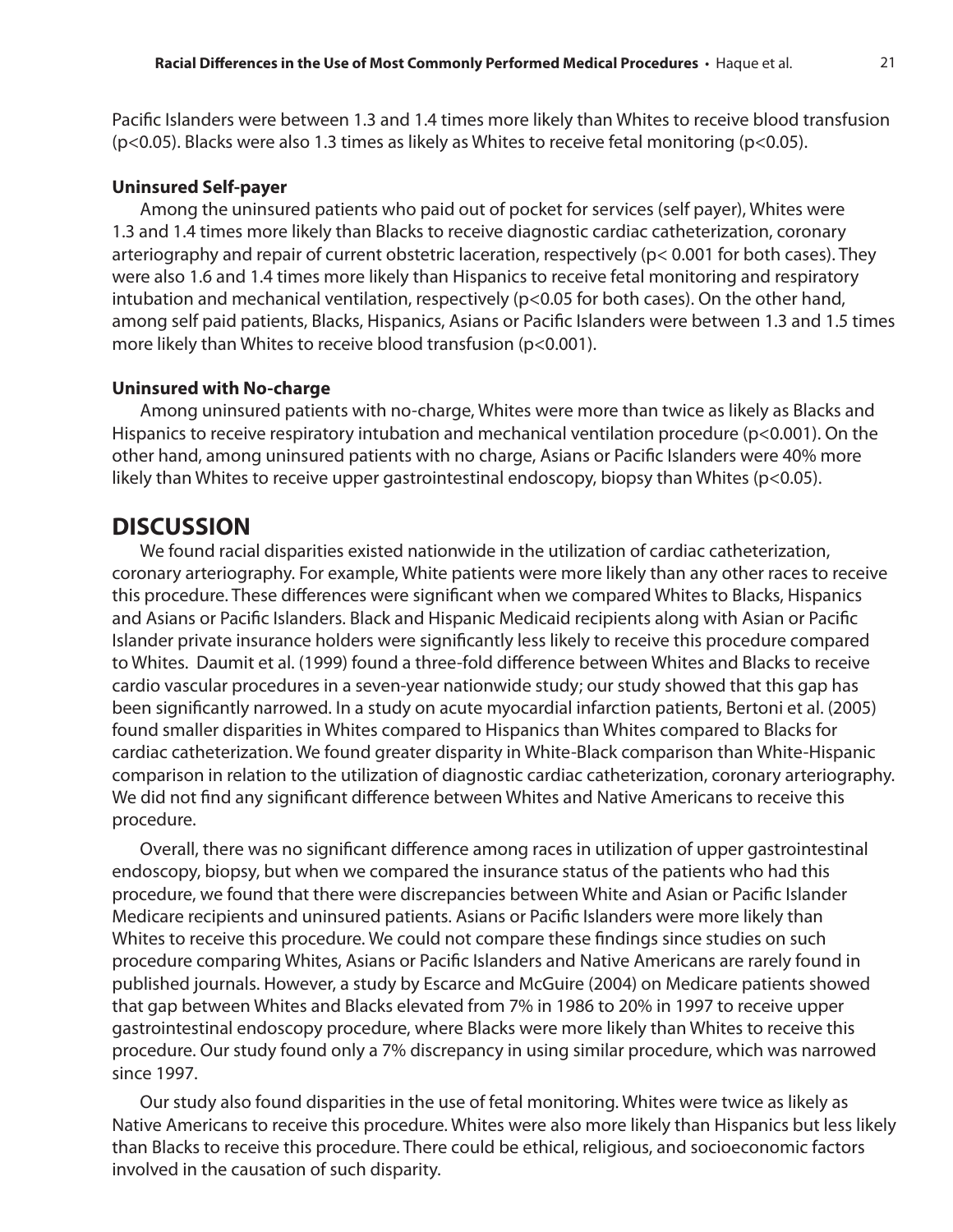For cesarean section, Whites were more likely than any other race to have this procedure. Some previous studies also showed Whites having this procedure at a higher rate based on population in California (Stafford, Sullivan & Gardner, 1993; Williams & Hawes, 1979) and in the United States (Gould, Davey & Stafford, 1989; Placek &Taffel, 1988). Braveman et al. (1995) found that Blacks were more likely to undergo cesarean section than Whites in another California based study. Some other studies found non-White women had a higher rate of receiving this procedure (Newton & Higgins, 1989). We found that White women had a higher likelihood of receiving this procedure. This could be due to using a sample size population based on specific geographic location, consideration of socioeconomic factors, education, quality of communication with healthcare providers, etc. Our study did not focus on these issues. However, the disparity to receive cesarean section between Whites and Native Americans was substantial. Native Americans were about 2 times less likely than Whites to receive this procedure. Some previous studies found that insurance plays an important role in the rate of the utilization of cesarean section (Braveman et al., 1995). We did not find any significant difference between Whites and other races for cesarean section due to insurance status. The only exception was that Asians or Pacific Islanders self-payer were more likely than Whites to have this procedure done. We believe this could be due to lack of access to insurance or community based support. Further studies need to address these issues.

We found significant disparities in the use of blood transfusion regardless of patients' insurance statuses. This procedure is widely used to treat sickle cell patients. Whites were significantly less likely to receive this procedure compared to other races. Blacks used this procedure at a higher rate than others. Although sickle cell anemia is mostly diagnosed in Blacks, Hispanics are also currently diagnosed with this disease (Kaiser Health Disparity Report, 2007). Our findings were consistent with this. However, our study also showed that Asians or Pacific Islanders were significantly more likely than Whites to receive this procedure.

Despite nationwide efforts to eliminate health disparity, the root causes of racial disparities in healthcare are still unknown. We examined the existence of health disparities across races using nationwide data but identifying the underlying factors would be beyond the scope of our study. However, previous studies documented over utilization of cardiac procedures among Whites regardless of severity of illness (Daumit et al., 1999). Braveman et al. (1995) found that patients' insurance status played an important role in the rate of using medical procedures. Fiscella, Franks, Doescher, and Saver (2002) found language barriers to be influential to receive medical care for Spanish-speaking minorities. Barrier to access to medical care could be due to financial status of patients. Escarce et al. (1993) found Whites to be more likely to purchase additional private insurance to supplement their Medicare coverage compared to Blacks. Whether these findings are isolated examples or persistent across the nation is unknown.

We believe that in order to identify the root causes of racial disparities to receive medical procedures, issues such as patients' education and financial status, language barrier, socio-cultural factors involving physician decision making, physicians' attitude towards races, co-morbid diseases, after procedure complications, mistrust to healthcare systems, and patient-physician interaction need to be carefully examined.

## **CONCLUSION**

 The strengths of our study are that we utilized nationwide data sample and we included all races and all payers in our study to examine racial disparities to receive commonly performed medical procedures in U.S. hospitals. Despite national initiatives to deter health disparities, we found racial disparities still existed in the utilization of commonly performed medical procedures. We found that Whites were significantly more likely to receive three of the study procedures than Blacks,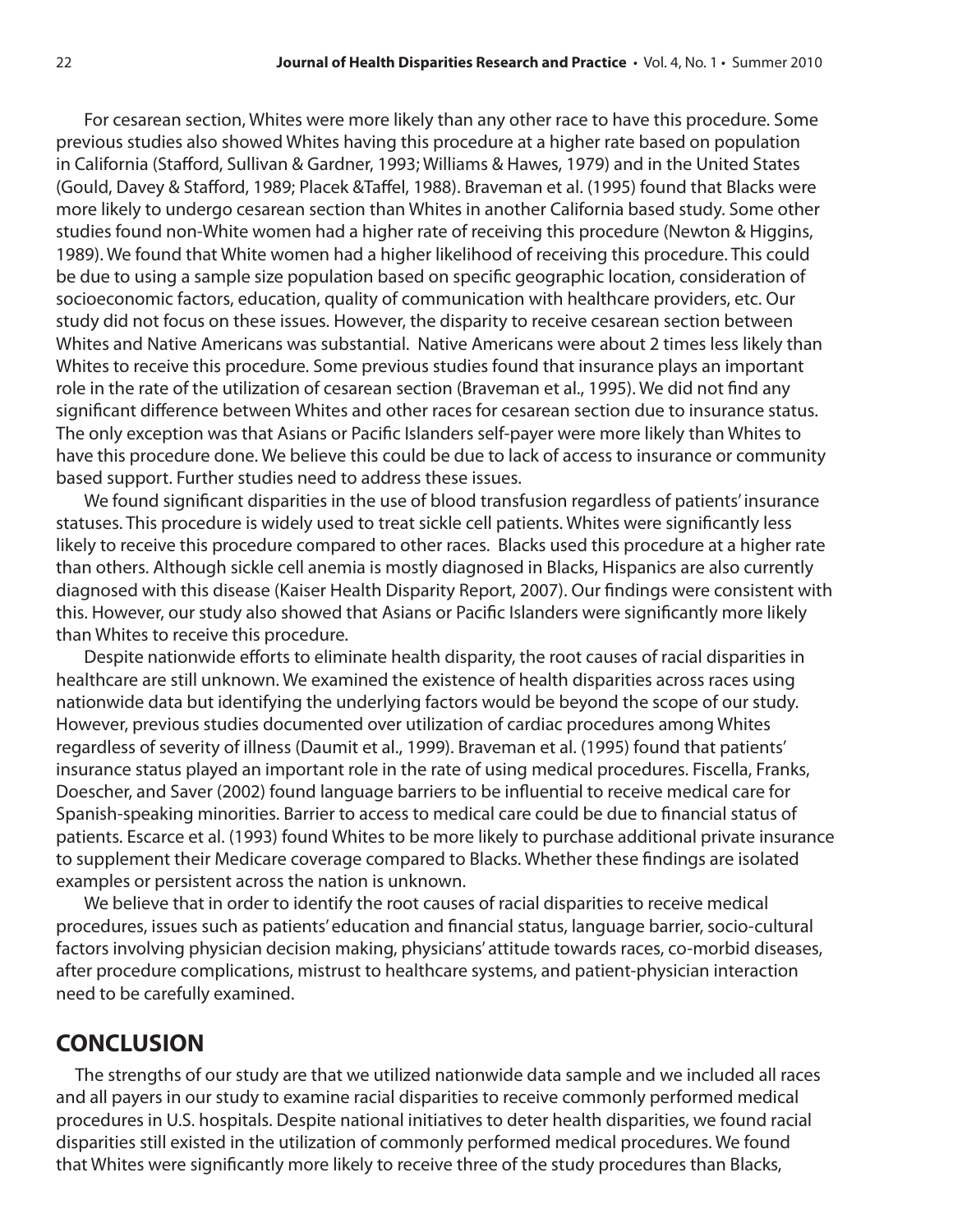three of the study procedures than Hispanics, two of the study procedures than Asians or Pacific Islanders, and four of the procedures than Native Americans. However, the differences were narrowed compared to previous studies. We found discrepancies among Whites and other races to receive procedures based on patient's insurance status. However, these differences were substantial in only a few cases. We could not identify the major causes of racial differences to receive medical procedures since H-CUP data did not include detail descriptions for each patient and procedure. Most of the data sets available lack information on patients' socioeconomic factors. Further research needs to thoroughly investigate these issues.

## **REFERENCES**

- Armstrong, R.W. (1969). Standardized class intervals and rate computation in statistical maps of mortality. *Annals of the Association of American Geographers*, 59, 382–90.
- Bertoni, A.G., Bonds, D.E., Lovato, J., Goff, D.C., & Brancati, F.L. (2004). Sex disparities in procedure use for acute myocardial infarction in the United States,1995 to 2001. *American Heart Journal*, 147, 1054–60.
- Bertoni, A.G.,Gonan, K.L., Bonds, D.E., Whitt, M.C., Goff, D.C. Jr. & Brancati, F.L. (2005). Racial and ethnic disparities in cardiac catheterization for acute myocardial infarction in the United States, 1995 2001. *Journal of the National Medical Association,* 97, 317-23
- Braveman, P., Egerter, S., Edmonston, F., & Verdon, M. (1995). Racial/ethnic differences in the likelihood of cesarean delivery, California. *American Journal of Public Health,* 85, 625-630.
- Carter-Pokras, O., & Baquet, C. (2002). What is a health disparity? *Public Health Reports*, 117, 426-434.
- Chang, G (2008). How to Use SPSS for Contingency Table, Relative Risk, Odds Ratio and Chi-. Square Test. Retrieved on August 27, 2007 from http://cc.ysu.edu/~ghchang/SPSSE/SPSSCrosstabW.pdf
- D'Agostino, R.B. Sr., Sullivan, L.M., & Beiser, A.S. (2006). Introductory Applied Biostatistics. Belmont, CA: Duxbury – Brooks/Cole.
- Daumit, G.L., Hermann, J. A., Coresh, J., & Powe, N.R. (1999). Use of cardiovascular procedures among Black persons and White persons: A 7-year nationwide study in patients with renal disease. *Annals of Internal Medicine*, 130, 173–182.
- Elixhauser, A., & Steiner, C.A. (1999). Most Common Diagnoses and Procedures in U.S. Community Hospitals, 1996, HCUP Research Note. *AHCPR Publication* , 99-0046, Rockville, MD: Agency for Health Care Policy and Research.
- Escarce, J.J., Epstein, K.R., Colby, D.C., & Schwartz**,** J.S. (1993). Racial differences in the elderly's use of medical procedures and diagnostic tests. *American Journal of Public Health*, 83, 948–954.
- Escarce, J.J. & McGuire, T.G. (2004). Changes in racial differences in use of medical procedures and diagnostic tests among elderly persons: 1986-1997. *American Journal of Public Health,* 94, 1795- 1799.
- Fiscella, K., Franks, P., Gold, M.R., & Clancy, C.M. (2000). Inequality in quality: addressing socioeconomic, racial, and ethnic disparities in health care. *Journal of American Medical Association*, 283, 2579-2584.
- Fiscella, K., Franks, P., Doescher, M.P, & Saver, B.G. (2002). Disparities in health care by race, ethnicity, and language among the insured: Findings from a national sample. *Medical Care,* 40, 52–59.

Gould, J.B., Davey, B., & Stafford, R.S. (1989). Socioeconomic differences in rates of caesarean section.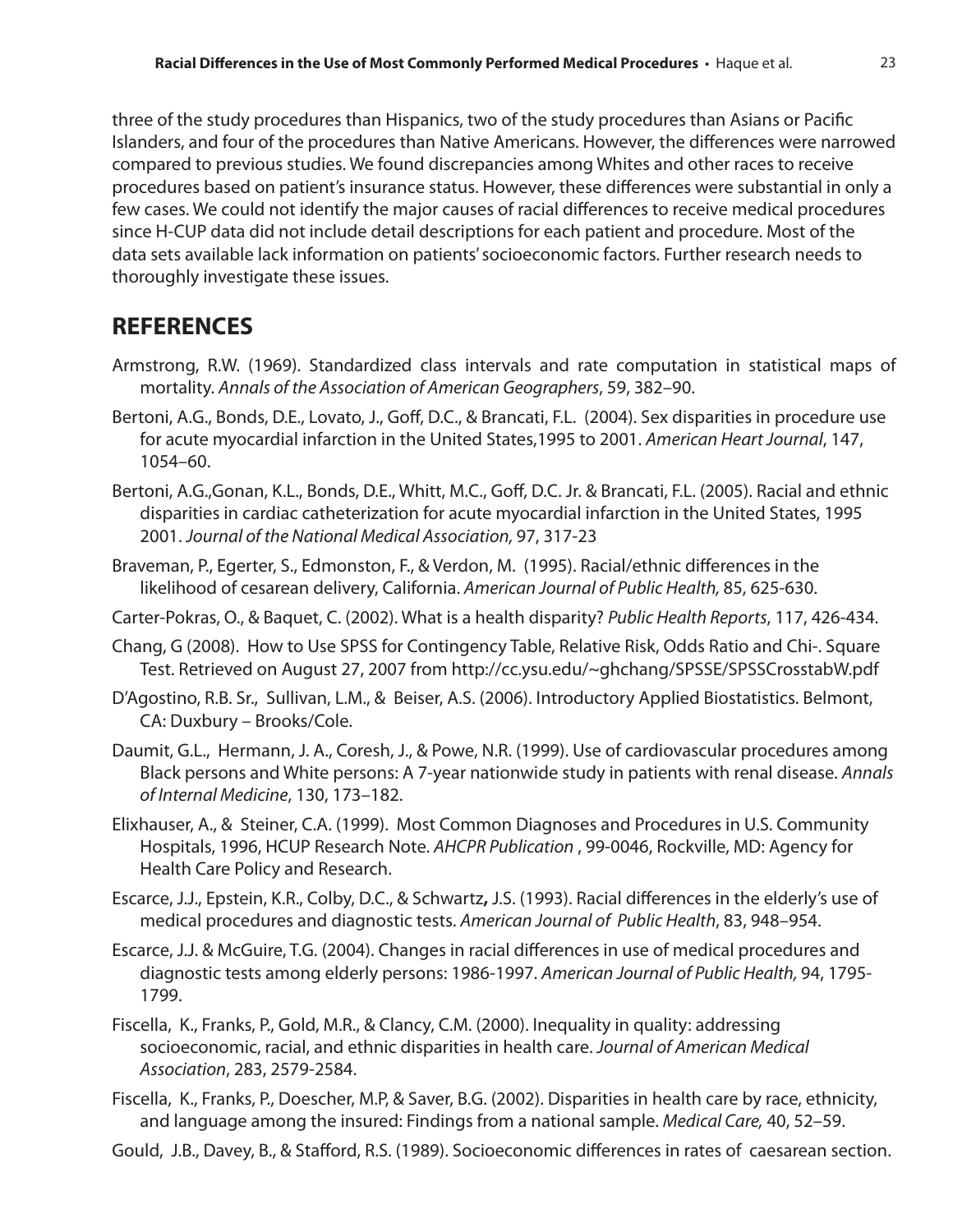*New England Journal of Medicine*, 321, 233-239.

- Harris, D.R., Andrews, R., & Elixhauser, A. (1999). Racial and gender differences in use of procedures for Black and White hospitalized adults. *Ethnicity & Disease*, 9, 145-6.
- Healthcare Cost and Utilization Project. Retrieved on 27 August, 2007 from http://www.hcup-us.ahrq. gov
- Jha, A. K., Fisher, E.S., Li, Z., Orav, E.J., & Epstein, A.M. (2005). Racial trends in the use of major procedures among the elderly. *The New England Journal of Medicine*, 353, 683-691.
- Kaiser Health Disparities Report (2007): A Weekly Look at Race, Ethnicity and Health. Retrieved on 27 August from http://www.kaisernetwork.org/daily\_reports/rep\_disparities.cfm
- Kressin, N.R., & Petersen, L.A. (2001). Racial differences in the use of invasive cardio vascular procedures: Review of the literature and prescription for future research. *Annals of Internal Medicine*,135, 352-366.
- Kurian, A.K., & Cardarelli, K.M. (2007). Racial and ethnic differences in cardiovascular disease risk factors: A systematic review. *Ethnicity & Disease,*17, 143-52.
- Long, J.A., Chang, V.W., Ibrahim, S.A., & Asch, D.A. (2004). Update on the health disparities literature. *Annals of Internal Medicine*, 141, 805–12.
- McBean, A.M., & Gornick, M.(1994). Differences by race in the rates of procedures performed in hospitals for Medicare beneficiaries - Health Care Needs of Vulnerable Populations. *Health Care Financing Review*, Retrieved on 27 August, 2007 from http://findarticles.com/p/articles/mi\_ m0795/is\_n4\_v15/ai\_15868846
- Merrill, C.T. & Elixhauser, A. (2006). Procedures in U.S. Hospitals, 2003: HCUP Fact Book No. 7. *AHRQ Publication*, 06-0039. Rockville, MD: Agency for Healthcare Research and Quality. Retrieved on 27 August, 2007 from http://www.ahrq.gov/data/hcup/factbk7
- Newton, E.R. & Higgins, C.S. (1989). Factors associated with hospital specific cesarean birth rates. *Journal of Reproductive Medicine*, 34, 407–11.
- Placek, P.J., & Taffel, S.M. (1988). Recent patterns in cesarean delivery in the United States. *Obstetrics & Gynecology Clinics of North America*, 15, 607-627.
- Russo, C.A., Merrill, C.T., & Friedman, B. (2007). Procedures with the Most Rapidly Increasing Hospital Costs, 2000–2004. Retrieved on August 27, 2007 from http://www.hcup-us.ahrq.gov/reports/ statbriefs/sb28.jsp
- Stafford, R.S., Sullivan, S.D., & Gardner, L.B. (1993). Trends in cesarean section use in California, 1983 to 1990. *American Journal of Obstetrics and Gynecology*, 168, 1297-1302.
- Smedley, B.D., Stith, A.Y., & Nelson, A.R. (2003). *Unequal Treatment: Confronting Racial and Ethnic Disparities in Health Care* (pp-199-224). Washington, DC: National Academies Press.
- Wheeler, E.C., Klemm, P., Hardie, T., Plowfield, L., Birney, M., Polek, C., & Lynch, K.G. (2004). Racial disparities in hospitalized elderly patients with chronic heart failure. *Journal of Transcultural Nursing*, 15, 291-297.
- Williams, R.L., & Hawes, W.E. (1979). Cesarean section, fetal monitoring and perinatal mortality in california. *American Journal of Public Health*, 69, 864-870.